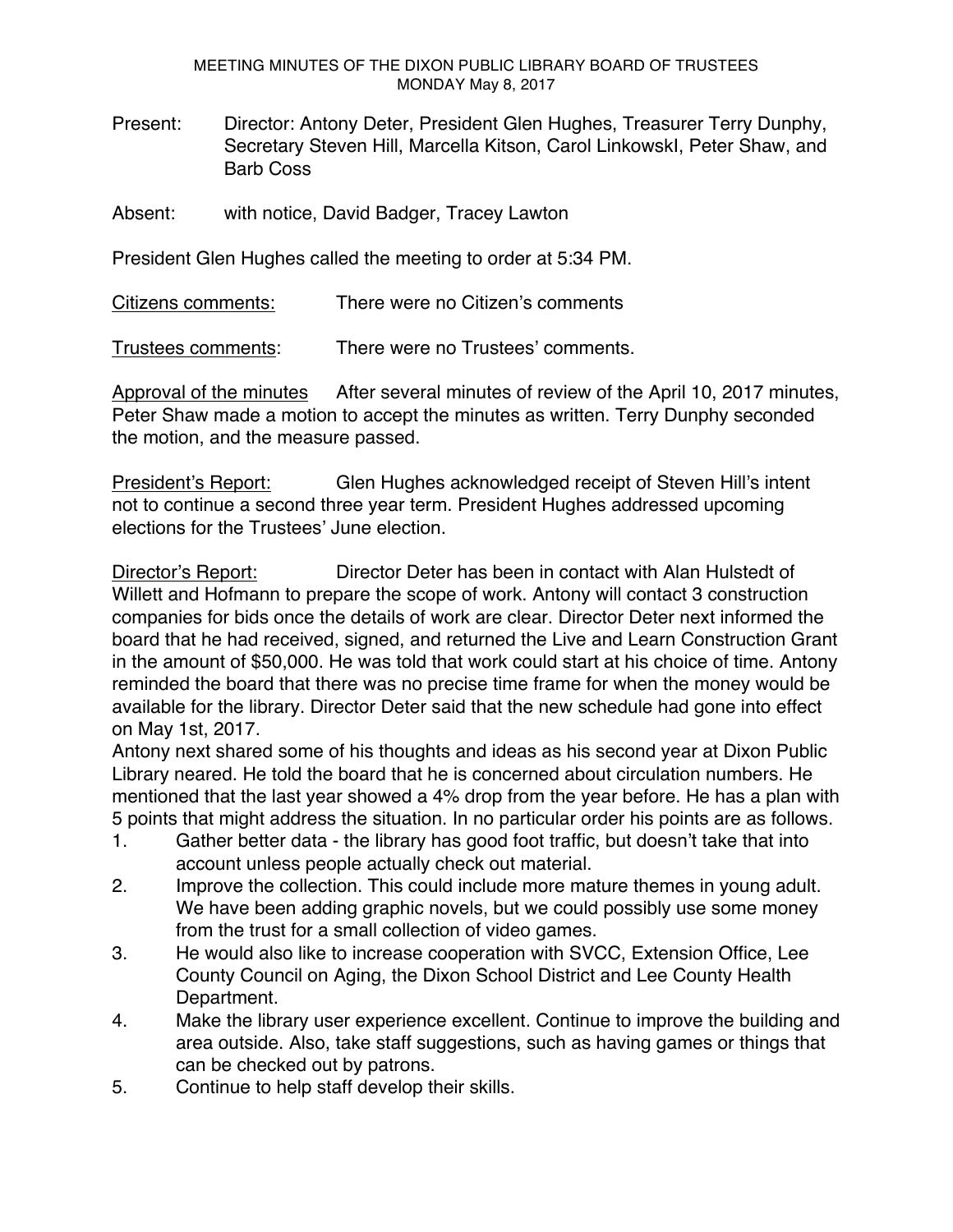The Director would welcome comments from the board.

Treasurer's Report: Approval of Trust Fund Bills & Expenditure. Treasurer Terry Dunphy stated that as of March 31, 2017, the beginning balance in checking was \$43,122.73. Total expenditures from that account totaled \$1498.13. Total deposits in April, 2017 were \$28,874.13. This brought the ending balance in checking as of April 30, 2017 to \$70,500.62. The Dixon Library Trust Fund showed a total balance of \$435,558.59 as of April 30, 2017. After reviewing the totals and expenditures, Marcella Kitson made a motion to accept the treasurer's report as presented. Peter Shaw seconded the motion, and it was passed by the board.

Ratification of Library Invoice & Expenditures. Treasurer Terry Dunphy shared the totals for the four areas that make up Invoices and Expenditures at the Dixon Public Library. The total for April 2017 was \$54,039.09. Board members scanned the various items from the four areas. At that point, Peter Shaw made a motion to accept the figures. Barb Coss seconded the motion, and it was passed by the board.

## Committee Reports:

Finance and Budget: Glen Hughes/Terry Dunphy No report Building and Grounds: Terry Dunphy/Peter Shaw No report Personnel and Salaries: Tracey Lawton/Steve Hill No report By-Laws, Policies, and Procedures: Carol Linkowski/David Badger did meet concerning May 8th new business points 12a and 12b Technology &Technology Resources: Tracey Lawton/Marcella Kitson No report

## Unfinished business: None

## New Business:

12a) Consider and adopt new Section 15 to the Dixon Public Library Policy Manual: Social Media Policy. There was much discussion considering item 12a) After twenty minutes of discussion, the board felt that it was probably better to have a policy in place for social media use at the library than "no policy" at all. Peter Shaw made a motion to pass 12a), and it was seconded by Terry Dunphy. The motion was passed by the board.

12b) Consider and adopt new Section 23 to the Dixon Public Library Policy Manual. It was pointed out that security cameras are not monitored at all times in the library. Director Deter did say they can be checked for "real time" of an occurrence. 12b) was discussed by the board, but it was decided that more time would be needed to be spent before adopting Section 23.